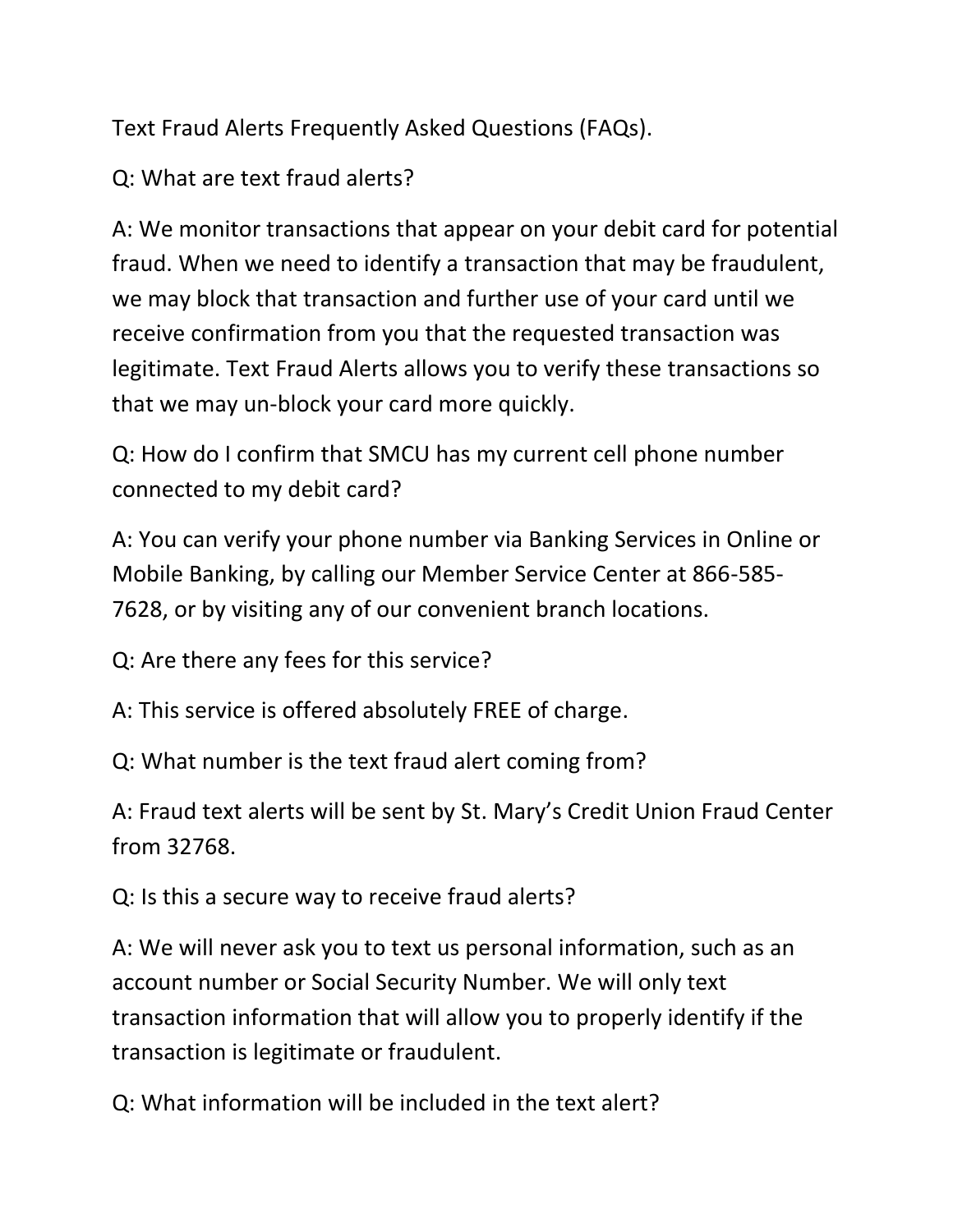A: The text alert will only include the transaction amount, merchant and the last 4 digits of the card number used for the transaction. For example: FreeMSG St. Mary's Credit Union Fraud Center 8772538964 \$125.46 on card 1234 at Macy's. If valid reply YES, fraud NO. To Opt Out, STOP.

Q: Why did I not receive a fraud text alert and my card was blocked when I made a purchase late at night?

A: Typically, alerts arrive within a few minutes but timing may vary based on your cell provider and accessibility to your mobile network. If a charge occurs before 8:00 am or after 9:00 pm based on your area code, you will not receive a text until 8:00 am the following day. In some cases your card may be blocked from further transactions until we are able to contact you. You can reach us Monday through Friday from 8:00 am to 7:00 pm and Saturdays 8:00 am to 1:00 pm by calling (866) 585-7628 for more immediate assistance.

Q: How can I stop text messages if I don't want to receive them any longer?

A: All you need to do is respond back to the text alert with the word "STOP."

Q: If I stop text messages and change my mind, how can I request to reactivate free text alerts?

A: All you need to do to restart text alerts is text "UNDO" to 32768.

Q: How can I let you know that I'm traveling?

A: You can easily submit your travel plans to us by logging into Online or Mobile Banking and clicking on Banking Services or give us a call at